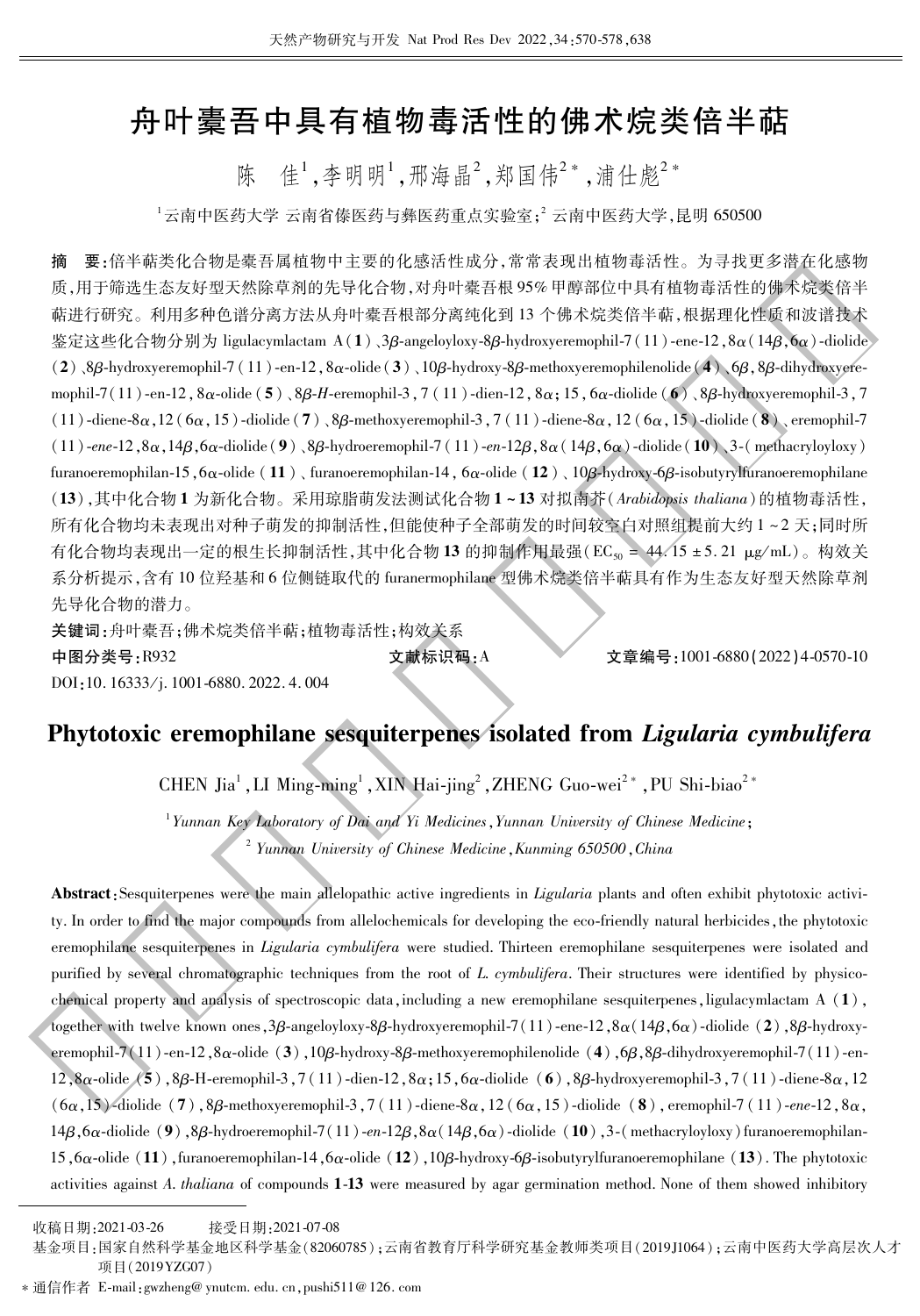activities on seed germination, but some of them could promote the germinate time earlier than blank about 1-2 days. As well as all compounds showed weak root growth inhibitory activity, and compound 13 was the most active compound ( $EC_{50}$  = 44.15 ± 5.21  $\mu$ g/mL). Further structure-activity relationship analysis suggests that the furanermophilane sesquiterpenes which containing the 10-position hydroxyl group and the 6-position side chain substitution have potential to be the lead compound for eco-friendly natural herbicides.

Key words: Ligularia cymbulifera; eremophilane sesquiterpenes; phytotoxic activity; structure-activity relationship

植物化感作用是指一种植物向环境释放化学物 质,从而对另一种植物产生直接或间接的有害或有 益的作用[1]。释放化感物质是物种在特殊生境下 为获得生态学优势而进化产生的生存策略,其可能 影响同一栖息地上其他植物的生长和植物群落的演 替,甚至影响该区域植物居群的分布格局和生物多 样性[2]。以化感物质为先导化合物开发生态友好 型的天然除草剂是当前的研究热点,其中倍半萜类 化合物颇具潜力[3]。

菊科(Compositae)橐吾属(Ligularia)的多种植 物,如黄帚橐吾(L. virgaurea), 大叶橐吾(L. macrophylla)和箭叶橐吾(L. sagitta)等表现出明显的化感 作用,倍半萜类化合物被认为是这些植物中主要的 化感活性成分,常表现出植物毒活性[46]。该属植物 舟叶橐吾(L. cymbulifera)广泛分布于横断山脉,在 云南省香格里拉地区2000~4000m的高山草甸上 密集生长,是当地高山牧场的优势物种[7,8]。舟叶 橐吾的主要次生代谢产物为佛术烷类倍半萜、降碳 倍半萜<sup>[9,10]</sup>、bisabolane 倍半萜<sup>[11,12]</sup> 和 pyrrolizidinge 生物碱[13]等,课题组前期从其根部及根际土壤中分 离检测到多种具有植物毒活性的佛术烷类倍半萜。 试验结果提示,佛术烷类倍半萜很可能被舟叶橐吾 合成并释放到根际周围土壤中,作为潜在化感物质 协同干扰其他植物种子的萌发和生长,从而帮助舟 叶橐吾获得在横断山脉的生态学优势[14]。为寻找 更多潜在化感物质并深入研究其作用机制,筛选用 于开发生态友好型天然除草剂的先导化合物,本文 继续研究舟叶橐吾中具有植物毒活性的佛术烷类倍 半萜。

#### $\mathbf{1}$ 材料与方法

#### 1.1 仪器与试剂

Jasco P-1020 旋光仪 (日本 Jasco 公司); Shimadzu UV-2401PC 紫外光谱仪 (日本 Shimadzu 公司); Bruker Tensor 27 傅里叶变换红外光谱仪 (KBr 压 片, 德国 Bruker 公司); X-4 数字显示显微熔点测定 仪(北京泰克仪器有限公司); Waters Xevo TQS mass spectrometer 质谱仪 (美国 Waters 公司); Bruker AVANCE III 800 MHz 型和 Bruker DRX-500 MHz 型 核磁共振仪(TMS 为内标, 德国 Bruker 公司); Agilent 1200 高效液相色谱仪 (美国 Agilent 公司); SW-CJ-2FD 净化工作台(SW-CJ-2FD, 苏州博莱尔净化 设备有限公司):电子天平(JA2103,上海明桥精密 科学仪器有限公司);灭菌锅(LDZX-75KB,上海申 安); TYXH-1 漩涡混合器(上海乔跃电子有限公 司); Milli-Q A10 型纯水仪 (美国 Millipore 公司); BCD-480WLLSSD0C9 型冰箱(青岛海尔股份有限公 司):人工气候室(LT/ACR-2002,北京易盛泰和科技 有限公司), XSELECT CSH Prep C<sub>18</sub>色谱柱(19 mm × 150 mm, 5 µm;爱尔兰 Waters 公司); MCI GEL 树 脂(CHP-20P,70~150 μm,日本三菱化工); Sephadex LH-20 羟丙基葡聚糖凝胶 (40~70 μm, 瑞典 Amersham 公司);薄层色谱硅胶板(GF254,青岛海 洋化工厂):柱层析硅胶(60~80、100~200、200~ 300 目,青岛海洋化工厂);有机试剂如乙醇、甲醇、 二氯甲烷、丙酮、次氯酸钠、二甲基亚砜等均为分析 纯(国药集团化学试剂有限公司);色谱纯甲醇、乙 腈(阿拉丁试剂有限公司);显色剂为10% H2SO4 的乙醇溶液。固体 MS 培养基(M5524,西格玛奥德 里奇(上海)贸易有限公司)。

#### 1.2 植物材料

舟叶橐吾(Ligularia cymbulifera) 于 2015 年 8 月 采集自云南省香格里拉地区,植物标本由昆明植物 研究所牛洋副研究员鉴定,凭证标本(KIB H20150913)存放在中科院昆明植物研究所植物化 学与西部植物资源持续利用国家重点试验室。拟南 芥(Arabidopsis thaliana)种子为 Columbia 野生型。

#### 1.3 化合物的提取分离方法

舟叶橐吾的干燥根 15.0 kg 粉碎, 经 95% 甲醇 (MeOH)回流提取,减压浓缩得浸膏 1.3 kg。浸膏 用水悬浮后用乙酸乙酯萃取得 800 g, 100~200 目 硅胶拌样后进行常压硅胶柱层析,分别用 PE, CH<sub>2</sub>, Cl<sub>2</sub>: Me<sub>2</sub>CO(1:0, 9:1, 1:1, 0:1, V/V) 和 MeOH 梯度洗脱,采用 TLC 对各馏分进行检测,合并相同 部分得五个馏分(Fr. A~E)。Fr. A(CH<sub>2</sub>Cl<sub>2</sub>, 145 g)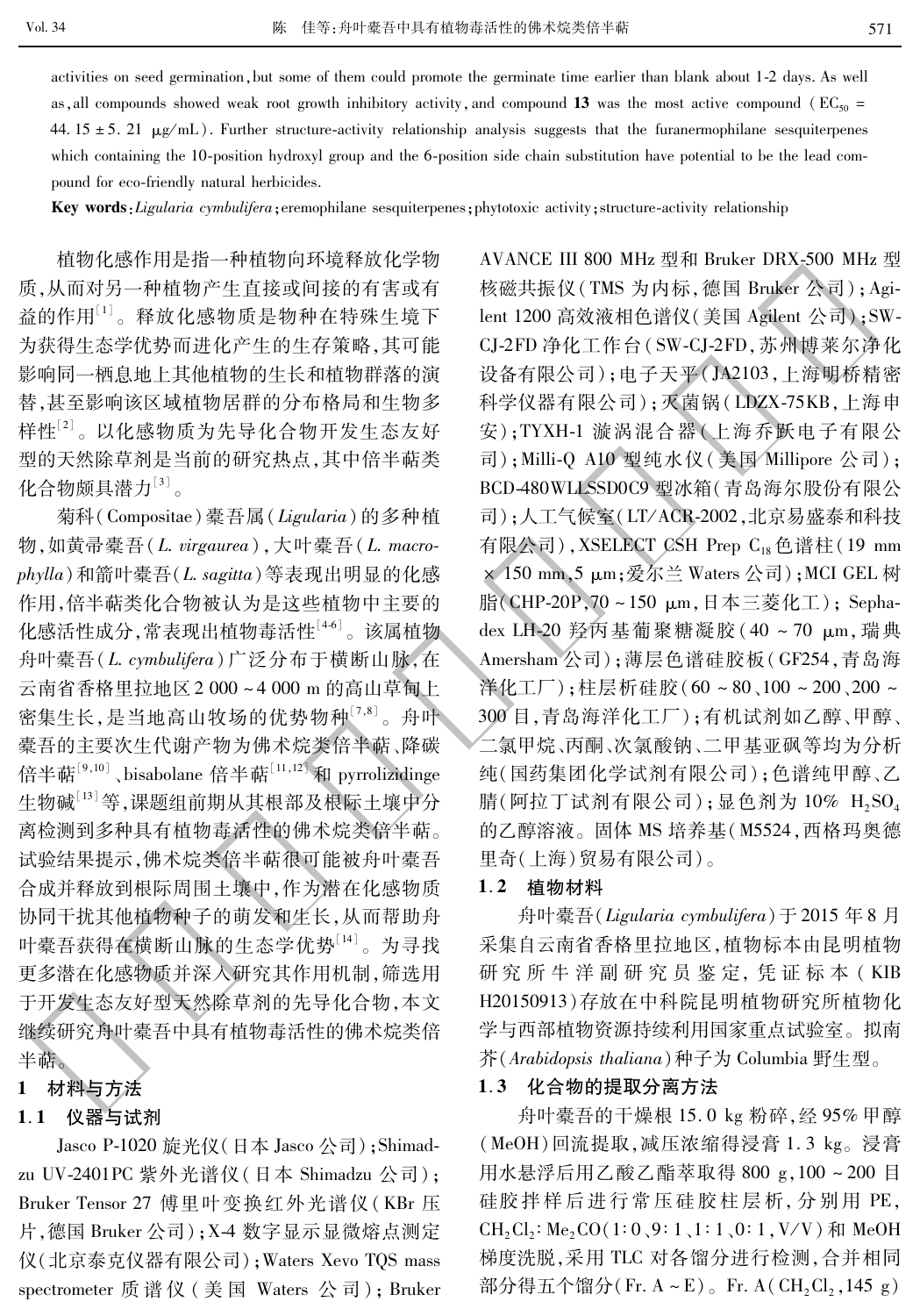Vol. 34

经中压制备 MCI 柱层析(MeOH: H<sub>2</sub>O, 20:80→100: 0, V/V), 合并 30% ~80% 洗脱部位后经硅胶柱层 析(PE: Me<sub>2</sub>CO, 100: 1→20: 1, V/V), TLC 检测合并 得八个馏分 Fr. A1~A8。Fr. A3(1.4 g)分别经硅胶 柱层析(CH<sub>2</sub>Cl<sub>2</sub>: Me<sub>2</sub>CO<sub>2</sub>1:0<sub>2</sub>9:1<sub>2</sub>1:1<sub>2</sub>0:1<sub>2</sub>V/V)和 HPLC(MeOH: H<sub>2</sub>O, 65: 35→80: 20, V/V) 纯化得化 合物 1(6.2 mg)、2(9.0 mg)、7(7.1 mg)和 8(8.5 mg)。Fr. B(127 g)经中压制备 MCI 柱层析(MeOH: H<sub>2</sub>O,20:80→100:0,V/V),TLC 检测合并得八个馏 分 Fr. B1 ~ B8。Fr. B2 (4.3 g) 经凝胶柱层析 (MeOH) 和 HPLC (MeOH: H<sub>2</sub>O, 65: 35→80: 20, V/ V) 纯化得化合物 5(6.7 mg) 、10(19.1 mg) 、11(6.3 mg)和12(127 mg)。Fr. B3(12.0 g)分别经硅胶柱 层析(CH,Cl,: Me,CO,50: 1→2: 1, V/V),凝胶柱层 析 (MeOH) 和 HPLC (CH<sub>3</sub>CN: H<sub>2</sub>O, 50: 50→80: 20, V/V) 纯化得化合物 3(7.6 mg) 、4(12 mg) 、6(8.5 mg),  $9(6.2 \text{ mg}) \text{ } \frac{1}{2}(680 \text{ mg})$ 

### 1.4 植物毒活性试验

采用琼脂法萌发法分别测试化合物 1~13 在 6.25、12.5、25、50、100、200、400 μg/mL 浓度下对拟 南芥种子萌发和根生长的影响。取近期收获的萌发 活力良好的拟南芥(A. thaliama)种子, 置于 1.5 mL 离心管中(不超过 2/3 处),加入 1 mL 75% (V/V) 的乙醇溶液,置于涡旋仪上震荡2 min,弃上清液;加 入1 mL 5% 次氯酸钠溶液, 置于涡旋仪上震荡 2 min,弃上清液;加入1 mL 无菌水蒸馏水,涡旋洗涤 种子 2 min, 弃上清液, 重复此漂洗步骤 3 次。向装 有表面消毒好的种子的离心管中加入1 mL 无菌水, 将离心管置于4℃冰箱中冷冻3天(春化)。将直 径9 cm 的玻璃培养皿灭菌并烘干。分离得到的待 试化合物利用 HPLC 纯化至纯度 > 98%, 精确称量 后用 DMSO 完成溶解,再用无菌蒸馏水配制成 100 mg/mL 的母液(DMSO 浓度<0.8%),放置于-20 ℃ 冰箱中备用。 固体 MS 培养基灭菌, 冷却至 50 ℃后 分别加入各个待试化合物,稀释至不同浓度(400、 200、100、50、25、12.5、6.25 μg/mL)。培养皿中加 入5 mL 含上述不同浓度待试化合物的固体 MS 培 养基作为处理组:培养皿中加入 5 mL 含 0.8% DM-SO 的固体 MS 培养基作为空白对照组。待固体 MS 培养基冷却后,用移液器将灭菌春化后的拟南芥种 子均匀等距点播至培养基上,每皿点播20粒种子。 用封口膜封口防止水分蒸发,放入人工气候室中,白 天温度 23 ℃, 夜晚温度 18 ℃, 光照 12/12 h(白天/

黑夜),光强150 μM·m<sup>2</sup>·s<sup>1</sup>,相对湿度65%。垂 直放置培养,每隔24 h 统计并按公式计算种子萌发 率: $G = \{H\}$ 宇的萌发数/20×100%。依照胚根伸长 ≥1 mm 的标准统计萌发, >95%的种子胚根伸长≥ 1 mm 为全部萌发。空白对照组 95% 的种子萌发时 全部取出,按公式计算萌发抑制率:Ic = (1-处理后 种子的萌发数/20)×100%。按公式计算根长抑制 率: IR = (1-处理的平均根长/对照的平均根长) × 100%,胚根伸出但未生长的记为零。每一浓度处理 各配制3皿,每个处理以完全随机设计的三次重复 进行。关于种子萌发和根伸长的抑制的数据表示为 平均值±标准偏差 $(x \pm s)$ 。使用 SPSS 计算 50% 有 效抑制浓度(EC<sub>50</sub>)的值。

### 2 实验结果

### 2.1 化合物结构鉴定

化合物 1 白色无定型粉末; mp. 192 ~ 194 ℃, 比旋光度  $[\alpha]_p^{20}$  + 132.67 (c 0.10, CH<sub>3</sub>OH)。根据 高分辨质谱 HR-EI-MS: m/z 280. 190 6 [M + H]<sup>+</sup> (calcd for C<sub>16</sub> H<sub>26</sub> NO<sub>3</sub>, 280. 190 7) 推断其分子式为  $C_{16}H_{25}NO_3$ , 不饱和度为5。IR 光谱显示分子中存在  $\alpha$ ,β-不饱和内酰胺(1718 cm<sup>-1</sup>)、胺基和羟基(3500 cm<sup>-1</sup>和3 238 cm<sup>-1</sup>)官能团。<sup>1</sup>H NMR 谱数据(见表1) 显示化合物1有1个双峰甲基、2个单峰甲基(其中 一个连接不饱和碳)、1个连氧甲基、1个羟基和1 个连 N 的 H 信号。<sup>13</sup>C NMR (见表 1) 显示出 16 个 碳信号,结合 DEPT 谱可归属为 4 个甲基(其中1个 为连氧甲基 $\delta$ <sub>C</sub> 48.9) 、5 个亚甲基、1 个次甲基、2 个 连氧季碳(δ<sub>c</sub> 89.5, C-8; 72.5, C-10)、4 个季碳(包含 1 个羰基 δ<sub>c</sub> 172.4, C-12 和 1 个四取代双键信号 δ<sub>c</sub> 149.6, C-7; 128.9, C-11)。结合前期研究<sup>[14]</sup>, <sup>1</sup>H NMR 谱中 0.91 (3H, s, 5-Me) 和 0.79 (3H, d, J = 8.0 Hz, 4-Me) 处的两个甲基信号, 以及 2.47(1H, d,  $J = 14.4$  Hz, H-6 $\alpha$ )  $\bar{m}$  2.09 (1H, d,  $J = 14.4$  Hz) 处的 6 位 H 信号, 提示该化合物可能为佛术烷类倍 半萜  $5^3$ C NMR 谱中 δ<sub>c</sub> 128.9(s, C-11), 和 149.6(s, C-7) 处的 2 个季碳信号和 H NMR 谱中  $\delta_{\rm H}$  1.69 (3H,s,11-Me)处的甲基信号提示有1个四取代双 键的存在;进一步结合<sup>13</sup>C NMR 谱中 δ<sub>c</sub> 172.4(s, C-12) 处的羰基信号以及不饱和度分析, 该化合物符 合 eremophilane-12,8-lactam 型倍半萜的基本骨架。 仔细分析化合物 1 的1H 和<sup>13</sup>C NMR 谱,发现其与已 知化合物 4 具有相同的 C 原子数和类型, 不饱和度 也相同。不同在于,化合物1的8位和7位碳信号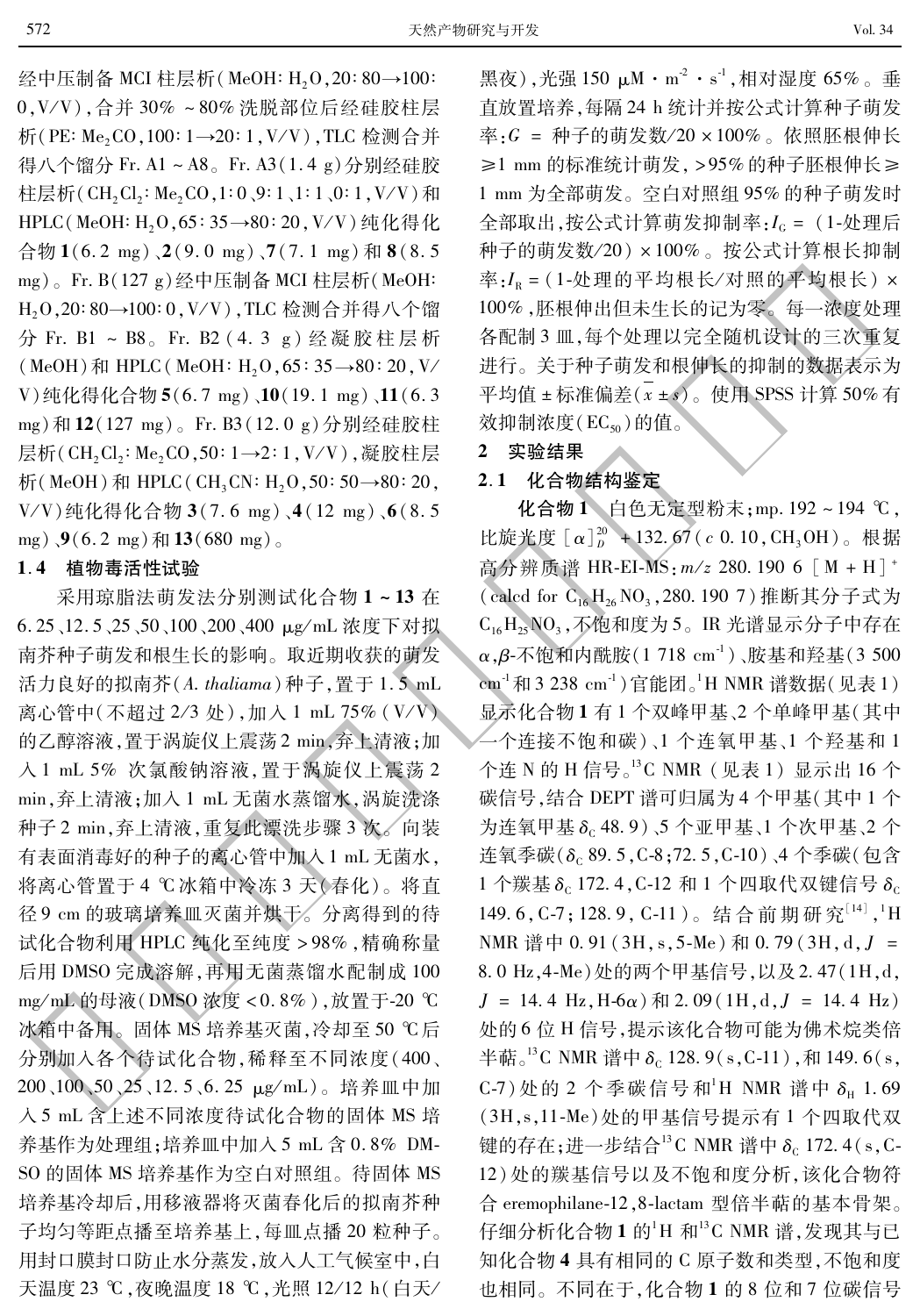573

向高场移动  $\delta_c$  89.5(s, C-8), $\delta_c$ 149.6(s, C-7),取代 在8位的OCH3碳信号和氢信号也向高场移动,结 合分子式(化合物 1 为 C<sub>16</sub> H<sub>25</sub> NO<sub>3</sub>, 化合物 4 为 C<sub>16</sub>  $H_{24}O_4$ ) 推测化合物 4 中 C 环上的 O 原子在化合物 1 中被 NH 基团取代(见图 1),该结构从 2D 谱图信号 中得到进一步证实。<sup>1</sup>H-<sup>1</sup>H COSY、HMBC 和 ROESY 的关键谱图信号如图 2 所示。<sup>1</sup>H-<sup>1</sup>H COSY 谱图给出 H-1/H-2/H-3 的相关信号。HMBC 谱图中 δ<sub>NH</sub> 8.42 (s)与 C-7、8、11、12 相关: $\delta_{0H}$  4.18(s) 与 C-1、2、9、 10相关;8-OMe 信号 δ<sub>π</sub>2.91(s) 与 C-8 相关;11 位

甲基与 C-7、11、12 相关;5 位甲基与 C-4、5、6 相关;4 位甲基则与 C-3、4、5 相关。ROESY 谱图中 H-14 和 H-1β、6β相关; H-15 和 H-3β、6α、H-14 相关; 10-OH 和 8-OMe、H-14、H-6β、H-9β相关, 由此确定该化合 物具有典型的 eremophilane-12,8-lactam 型倍半萜相 对构型(见图1)。综上所述,该化合物是一个新的 eremophilane-12,8-lactam 型倍半萜生物碱,被命名 为 ligulacymlactam A。化合物1的详细结构鉴定数 据原始图谱可从本刊官网免费下载  $(www.$  trew. ac. cn).







图 2 化合物 1 的关键 H<sup>-1</sup>H COSY( - ), HMBC( → ) 和 ROESY( ↔ ) 相关 Fig. 2 Key<sup>1</sup>H<sup>-1</sup>H COSY (-), HMBC ( $\rightarrow$ ) and ROESY ( $\leftrightarrow$ ) correlations of compound 1

|  | 表 1 化合物 1 的核磁数据( ${}^{1}$ H NMR:800 MHz: ${}^{13}$ C NMR:200 MHz,DMSO- $d_6$ ) |  |
|--|--------------------------------------------------------------------------------|--|

| Table 1 NMR data of compound 1 ( $^{1}$ H NMR:800 MHz: <sup>13</sup> C NMR:200 MHz, DMSO- $d_{\epsilon}$ ) |  |  |
|------------------------------------------------------------------------------------------------------------|--|--|
|                                                                                                            |  |  |

| Position | $\delta_{\rm C}$<br>$(\delta$ in ppm) | $\delta_{\rm H}$<br>$(\delta$ in ppm, J in Hz) |
|----------|---------------------------------------|------------------------------------------------|
| 1        | 34.7(t)                               | $\alpha$ 1. 20 ~ 1. 23 ( $\rm{d}$ , 15. 2)     |
|          |                                       | $\beta$ 1.55 ~ 1.60 (td, 13.6, 4.8)            |
| 2        | 22.0(t)                               | $\alpha$ 1.43 (br d, 12.8)                     |
|          |                                       | $\beta$ 1.24 ~ 1.25 (m) <sup>c</sup>           |
| 3        | 29.8 $(t)$                            | $\alpha$ 1.14 ~ 1.19(m)                        |
|          |                                       | $\beta$ 1.27 ~ 1.31 (m) <sup>c</sup>           |
| 4        | 33.1 $(d)$                            | $\alpha$ 1.25 ~ 1.27 (m) <sup>c</sup>          |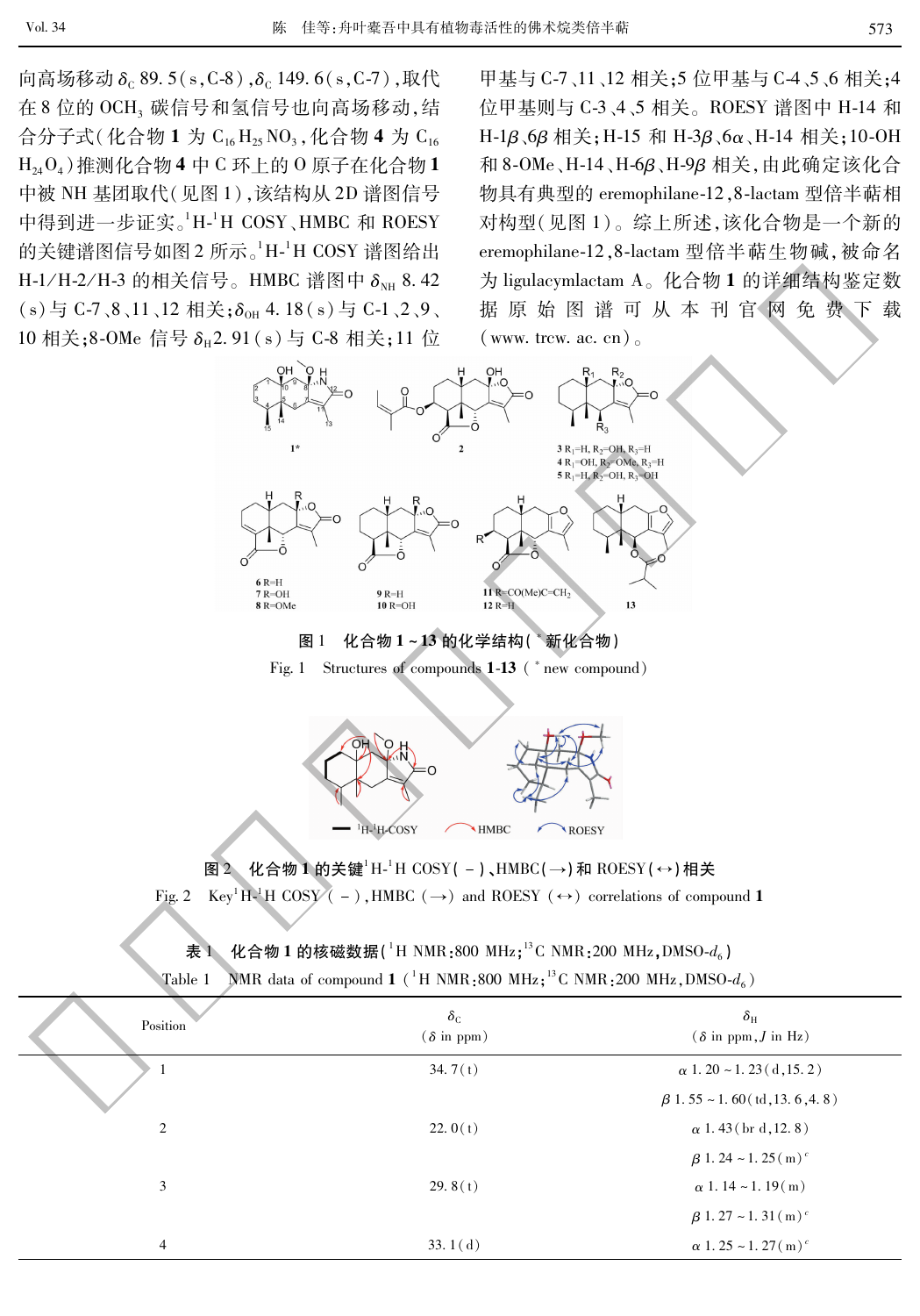|  | 续表 1 (Continued Tab. 1) |  |  |
|--|-------------------------|--|--|
|  |                         |  |  |

574

| $\delta_{\rm C}$<br>$(\delta$ in ppm) | $\delta_{\rm H}$<br>( $\delta$ in ppm, J in Hz) |
|---------------------------------------|-------------------------------------------------|
| 45.7 $(s)$                            |                                                 |
| 29.6(t)                               | $\alpha$ 2.47(d, 14.4)                          |
|                                       | $\beta$ 2.09(d, 14.4)                           |
| 149.6 $(s)$                           |                                                 |
| 89.5 $(s)$                            |                                                 |
| 43.6 $(t)$                            | $\alpha$ 2. 12(d, 14. 4)                        |
|                                       | $\beta$ 1.85 (d, 14.4)                          |
| 72.5 $(s)$                            |                                                 |
| 128.9(s)                              |                                                 |
| 172.4 $(s)$                           |                                                 |
| 8.4(q)                                | 1.69(s)                                         |
| 15.1 $(q)$                            | 0.91(s)                                         |
| 16.6 $(q)$                            | 0.79(d, 8.0)                                    |
|                                       | 8.42(s)                                         |
| 48.9 $(q)$                            | 2.91(s)                                         |
|                                       | 4.18 $(s)$                                      |
|                                       |                                                 |

Note: "Signals are overlapped.

化合物 2 白色块状晶体: ESI-MS: m/z 377 [M + H ] +, 分子式为  $C_{20}H_{24}O_{7}$  o'H NMR (500 MHz,  $CDCl<sub>3</sub>$ )  $\delta$ : 6. 03 (1H, dq, J = 7.8 Hz, H-3'), 5. 40  $(1H, br s, H-3\alpha)$ , 5.00 (1H, br s, H-6 $\beta$ ), 2.54 (1H, br s,  $H4\alpha$ ), 2.30 (1H, m,  $H-10\beta$ ), 2.24 (1H, m, H- $(9\alpha)$ , 1.97(3H, dq, J = 8.5 Hz, H-4'), 1.96(3H, s,  $H-13$ ), 1.90 (1H, m,  $H-1\beta$ ), 1.85 (3H, br s,  $H-5'$ ).  $1.76(1H,m,H-1\alpha)$ ,  $1.60(1H,m,H-9\beta)$ ,  $1.44(1H,$  $m,H-2a)$ , 1.40(3H, s, H-14), 1.39(1H, m, H-2b); <sup>13</sup>C NMR(125 MHz, CDCl<sub>3</sub>)  $\delta$ : 20. 5(t, C-1), 25. 0(t,  $C-2$ ), 64.7(d,  $C-3$ ), 42.4(d,  $C-4$ ), 44.2(s,  $C-5$ ), 83. 4 (d, C-6), 152. 5 (s, C-7), 103. 6 (s, C-8), 35. 4  $(t, C-9)$ , 34. 8 (d, C-10), 127. 0 (s, C-11), 171. 6 (s, C-12),  $8.8(q, C-13)$ ,  $23.0(q, C-14)$ ,  $172.2(s, C-14)$ 15), 166.  $8$  (s, C-1'), 139.  $5$  (s, C-2'), 127.  $4$  (d, C-3'), 20.6(g, C-4'), 15.7(g, C-5')。经与文献[15]对 比, 鉴定该化合物为 3β-angeloyloxy-8β-hydroxyeremophil-7(11)-ene-12,  $8\alpha(14\beta, 6\alpha)$ -diolide.

化合物 3 无色颗粒状结晶; ESI-MS: m/z 251  $[M + H]$ <sup>+</sup>, 分子式为 C<sub>15</sub> H<sub>22</sub>O<sub>3</sub><sup>-1</sup>H NMR(500 MHz,  $CD_3OD$ )  $\delta$ : 2. 81 (1H, d, J = 13.5 Hz, H-6 $\alpha$ ), 2. 28  $(1H,d,J = 13.5 Hz,H-6\beta)$ , 2. 19(1H, d, J = 13. 5) Hz, H-9 $\beta$ ), 2.04 (1H, d, J = 13.5 Hz, H-9 $\alpha$ ), 1.81  $(3H, d, J = 1.5 Hz, H-13)$ , 1.75 (1H, m, H-1 $\beta$ ),

 $1.57 \sim 1.45$  (1H, m, H-2 $\alpha$ ), 1.41 ~ 1.24 (3H, overlap, H-2 $\beta$ , 3 $\beta$ , 4 $\alpha$ ), 1.20 (2H, overlap, H-1 $\alpha$ , 3 $\alpha$ ),  $1.03(3H, s, H-14)$ , 0.82 (3H, d,  $J = 6.0$  Hz, H-15);<sup>13</sup> C NMR (125 MHz, CD<sub>3</sub>OD)  $\delta$ : 26.4 (t, C-1),  $21.6(t, C-2)$ ,  $29.5(t, C-3)$ ,  $31.1(d, C-4)$ ,  $45.6(s, C-2)$  $(C-5)$ , 72. 2(t,  $C-6$ ), 160. 7(s,  $C-7$ ), 104. 0(s,  $C-8$ ), 40.8(t, C-9), 35.4(d, C-10), 123.4(s, C-11), 174.1  $(s, C-12)$ , 8. 3(q, C-13), 21. 4(q, C-14), 16. 1(q, C-15)。经与文献[16] 对比,鉴定该化合物为 8βhydroxyeremophil-7(11)-en-12,8 $\alpha$ -olide.

化合物 4 白色颗粒状结晶: ESI-MS: m/z 281  $[M + H]$ <sup>+</sup>, 分子式为 C<sub>16</sub>H<sub>24</sub>O<sub>4</sub><sup>-1</sup>H NMR(500 MHz,  $CD_3OD$ )  $\delta$ : 2. 59 (1H, d, J = 13.0 Hz, H-6 $\alpha$ ), 2. 47  $(1H, d, J = 13.0 \text{ Hz}, H-6\beta)$ , 2. 39(1H, d, J = 15.0)  $\text{Hz}, \text{H-9}\alpha$ ), 2.35 (1H, d, J = 15.0 Hz, H-9 $\beta$ ), 1.86  $\sim$  1.83(1H, m, H-1 $\alpha$ ), 1.81(3H, d, J = 1.0 Hz, H-13), 1.69 ~ 1.65 (1H, m, H-2 $\alpha$ ), 1.52 ~ 1.39 (5H, overlap, H-1 $\beta$ , 2 $\beta$ , 3, 4), 1.06 (3H, s, H-14), 0.83  $(3H,d,J = 7.0 Hz, H-15)$ , 3.34  $(3H,s, 8-0Me)$ ; <sup>13</sup>C NMR (125 MHz, CD<sub>3</sub>OD)  $\delta$ : 35.4 (t, C-1), 23.2  $(t, C-2)$ , 31. 6(t, C-3), 34. 7(d, C-4), 47. 6(s, C-5),  $31.0(t, C-6)$ , 158.4(s, C-7), 107.5(s, C-8), 44.1  $(t, C-9)$ , 75.5 $(s, C-10)$ , 126.8 $(s, C-11)$ , 174.2 $(s,$  $C-12$ ), 8.4(q, H-13), 15.3(q, H-14), 17.0(q, H-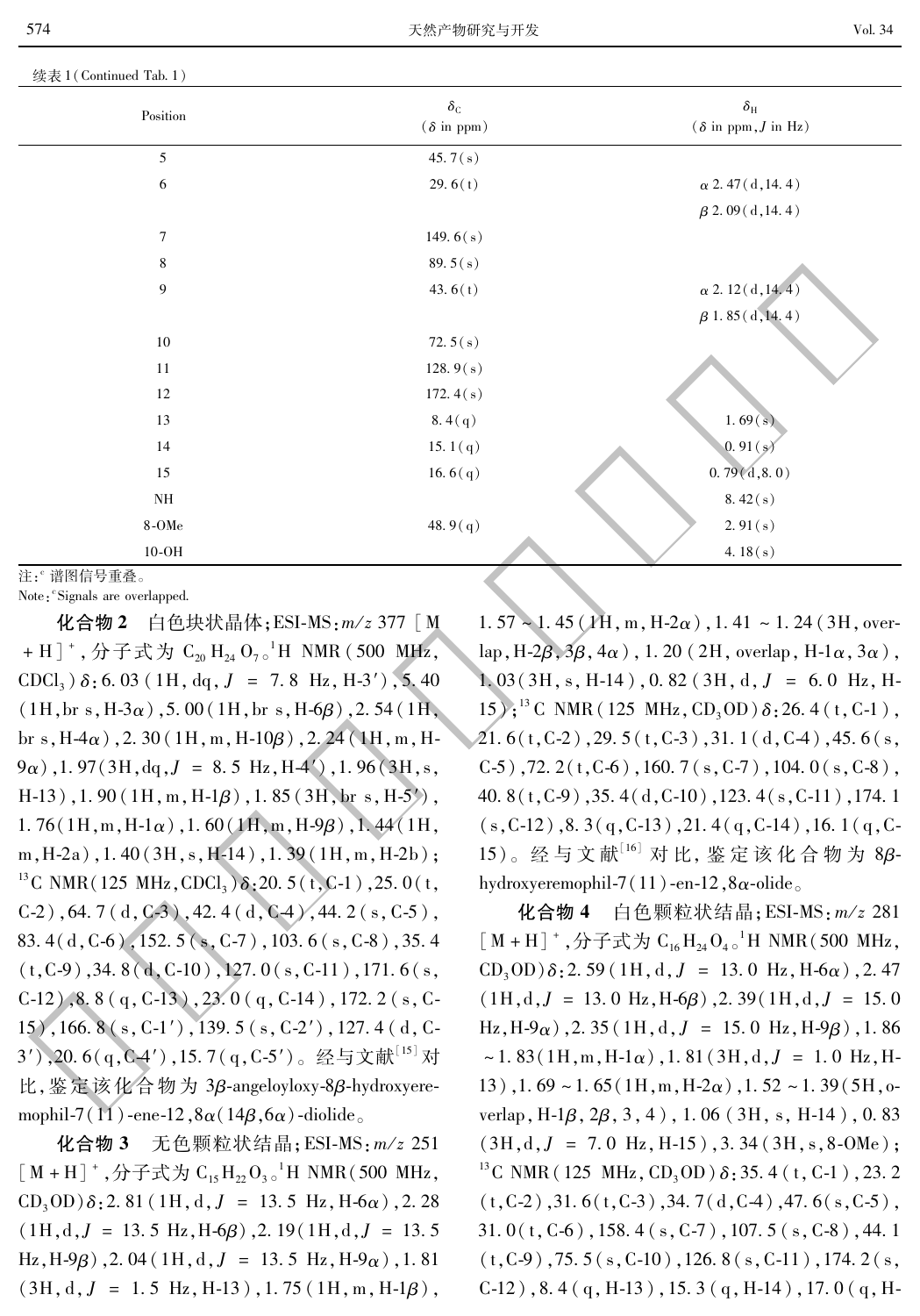15), 53. 1(q, 8-OMe)。经与文献<sup>[17]</sup> 对比, 鉴定该化 合物为 10β-hydroxy-8β-methoxyeremophilenolide.

化合物 5 白色颗粒状结晶; ESI-MS: m/z 267  $[M + H]$ <sup>+</sup>, 分子式为 C<sub>15</sub> H<sub>22</sub> O<sub>4 o</sub><sup>1</sup>H NMR(500 MHz,  $CD_3OD$ )  $\delta$ : 4. 50 (1H, s, H-6), 2. 25 (1H, d, J = 14. 0 Hz, H-9 $\beta$ ), 2.01 (1H, d, J = 14.0 Hz, H-9 $\alpha$ ), 1.82  $(1H, br d, J = 11.0 Hz, H-10)$ , 1.79 (3H, d, J = 1.0 Hz, H-13), 1.63 (1H, m, H-1 $\beta$ ), 1.57 ~ 1.24  $(6H, overlap, H-1\alpha, 2, 3, 4\alpha)$ , 0.99 (3H, s, H-14),  $0.80(3H, d, J = 6.5 Hz, H-15);$ <sup>13</sup> C NMR (125 MHz,  $CD_3OD$ ) $\delta$ : 25. 8(t, C-1), 20. 4(t, C-2), 31. 0(t,  $(C-3)$ , 29. 2 (d,  $C-4$ ), 43. 1 (s,  $C-5$ ), 69. 0 (d,  $C-6$ ), 160.  $4(s, C-7)$ , 105.  $6(s, C-8)$ , 39.  $3(t, C-9)$ , 33. 9  $(d, C-10)$ , 121. 6(s, C-11), 171. 4(s, C-12), 8. 4(q, C-13), 16.8 (q, C-14), 15.2 (q, C-15)。经与文 献<sup>[16]</sup>对比,鉴定该化合物为 6β,8β-dihydroxyeremophil-7(11)-en-12,8 $\alpha$ -olide.

化合物 6 无色块状结晶; ESI-MS: m/z 261 [ M + H]<sup>+</sup>, 分子式为 C<sub>15</sub> H<sub>16</sub> O<sub>4</sub><sup>-1</sup>H NMR (500 MHz, CDCl<sub>3</sub>)  $\delta$ : 6. 81 (1H, t, J = 3. 2 Hz, H-3), 5. 14 (1H, br s, H-6 $\beta$ ), 4.65 (1H, dd,  $J = 9.0$ , 3.0 Hz, H-8 $\beta$ ), 2.40(1H, m, H-2 $\alpha$ ), 2.20(1H, m, H-9 $\beta$ ), 2.16(1H, m,  $H-2\beta$ ), 2.10 (1H, m,  $H-10\beta$ ), 2.04 (1H, m, H- $1\beta$ ), 1.99(3H, d, J = 2.5 Hz, H-13), 1.74(1H, m,  $H-1\alpha)$ , 1. 41 (3H, s, H-14), 1. 02 (1H, m, H-9 $\alpha$ );<sup>13</sup> C NMR(125 MHz, CDCl<sub>3</sub>)  $\delta$ : 21.6(t, C-1), 21.9(t, C- $2)$ , 137. 0 (d, C-3), 130. 4 (s, C-4), 43. 7 (s, C-5), 82.4(d, C-6), 160.2(s, C-7), 81.9(d, C-8), 33.0  $(t, C-9)$ , 33. 4 (d, C-10), 125. 5 (s, C-11), 174. 5 (s, C-12), 9.7 (q, C-13), 26.7 (q, C-14), 168.5 (s, C-15)。经与文献<sup>[18]</sup>对比,鉴定该化合物为 8β-H-eremophil-3,7(11)-dien-12,8 $\alpha$ ;15,6 $\alpha$ -diolide.

化合物 7 白色颗粒状结晶; ESI-MS: m/z 277  $[M + H]$ <sup>+</sup>, 分子式为  $C_{15}H_{16}O_{50}^{-1}H$  NMR(500 MHz,  $CD_3OD$ )  $\delta$ : 6. 85 (1H, t, J = 3.5 Hz, H-3), 5. 28 (1H, dd,  $J = 2.0$  Hz,  $H-6\beta$ ),  $2.32 \sim 2.37(1H, m, H-2\beta)$ , 2.  $26 \sim 2.30(1H, m, H-2\alpha)$ ,  $2.19 \sim 2.22(1H, m, H-2\alpha)$  $1\beta$ ), 2. 13 ~ 2. 17 (1H, dd,  $J = 13.0$ , 5. 0 Hz, H-9 $\beta$ ),  $2.03 \sim 2.08(1H, m, H-10\beta), 1.87(3H, d, J = 2.0)$  $Hz$ , H-13), 1.65(1H, m, H-1 $\alpha$ ), 1.40(3H, s, H-14), 1. 35 (1H, t, J = 13.0 Hz, H-9 $\alpha$ );<sup>13</sup> C NMR (125 MHz,  $CD_3OD$ )  $\delta$ : 22. 5 (t, C-1), 22. 8 (t, C-2), 139. 0  $(d, C-3)$ , 130. 9 (s, C-4), 45. 2 (s, C-5), 83. 9 (d, C- 6), 156. 3 (s, C-7), 104. 7 (s, C-8), 37. 5 (t, C-9),  $34.9(d, C-10)$ , 126.7(s, C-11), 173.0(s, C-12), 9.  $0(q, C-13)$ , 27.  $1(q, C-14)$ , 170.  $8(s, C-15)$ 。经 与文献<sup>[19]</sup> 对比, 鉴定该化合物为 8β-hydroxyeremophil-3,7(11)-diene- $8\alpha$ , 12( $6\alpha$ , 15)-diolide.

化合物 8 白色颗粒状结晶; ESI-MS: m/z 291  $[M + H]$ <sup>+</sup>, 分子式为  $C_{16}H_{18}O_{50}^{-1}H$  NMR(500 MHz,  $CD_3OD$ )  $\delta$ : 6. 83 (1H, t, J = 3. 5 Hz, H-3), 5. 08 (1H, dd,  $J = 2.0$  Hz,  $H=6\beta$ ),  $2.37 \sim 2.42$  (1H, m,  $H=2\beta$ ), 2. 30 ~ 2. 33 (1H, m, H-2 $\alpha$ ), 2. 20 ~ 2. 23 (1H, m, H- $1g$ ), 2. 19 (1H, dd,  $J = 13.0, 5.0$  Hz, H-9 $g$ ), 2. 07  $(1H,m,H-10\beta)$ , 1.90 $(3H,d,J = 2.0 Hz,H-13)$ ,  $1.69 \sim 1.73(1H, m, H-1\alpha)$ ,  $1.40(3H, s, H-14)$ ,  $1.34$  $(1H, t, J = 13.0 Hz, H-9\beta), 3.35(3H, s, 8-0Me);$ <sup>13</sup>C NMR (125 MHz, CD<sub>3</sub>OD)  $\delta$ : 22.4 (t, C-1), 22.7  $(t, C-2)$ , 138. 0(d, C-3), 130. 0(s, C-4), 45. 0(s, C-5),83.2(d, C-6),155.6(s, C-7), 105.6(s, C-8),  $36.5(t, C-9)$ ,  $33.4(d, C-10)$ ,  $128.6(s, C-11)$ ,  $172.8$  $(s, C-12)$ , 9.3 (q, C-13), 26.9 (q, C-14), 169.8 (s, C-15), 51.6(q,8-OMe)。经与文献[19] 对比, 鉴定该 化合物为 8 $\beta$ -methoxyeremophil-3,7(11)-diene-8 $\alpha$ ,12  $(6\alpha, 15)$ -diolide.

化合物 9 无色颗粒状结晶; ESI-MS: m/z 263  $[M + H]$ <sup>+</sup>, 分子式为  $C_{15}H_{18}O_{40}$ <sup>1</sup>H NMR(500 MHz,  $CD_3OD$ )  $\delta$ : 4. 97 (1H, br d, J = 1. 2 Hz, H-6 $\beta$ ), 4. 69  $(1H, m, H-8\beta)$ , 2. 27 (2H, overlap,  $H-9\beta, 4\alpha)$ , 2. 03  $(1H,m,H-10\beta)$ , 1.91 $(3H,d,J = 2.0 Hz,H-13)$ , 1.85 (2H, overlap, H-3 $\beta$ , 1 $\alpha$ ), 1.68 (1H, br d, J = 2. 0 Hz, H-1 $\beta$ ), 1. 51 (1H, dd,  $J = 13.0$ , 5. 0 Hz, H- $(9\alpha)$ , 1. 41 ~ 1. 48 (2H, overlap, H-2 $\alpha$ , 3 $\alpha$ ), 1. 32 (1H, m, H-2 $\beta$ ), 1.27 (3H, s, H-14);<sup>13</sup> C NMR (125 MHz,  $CD_3OD$ )  $\delta$ : 19. 3 (t, C-1), 20. 8 (t, C-2), 24. 7 (t, C-3), 40.7 (d, C-4), 44.7 (s, C-5), 82.1 (d, C-6), 154.6(s, C-7), 77.5(d, C-8), 33.0(t, C-9), 35.2  $(d, C-10)$ , 126. 0(s, C-11), 173. 5(s, C-12), 9. 2(q, C-13), 20.1 (q, C-14), 174.5 (s, C-15)。经与文 献<sup>[5]</sup>对比, 鉴定该化合物为 eremophil-7 (11)-ene- $12, 8\alpha, 14\beta, 6\alpha$ -diolide.

化合物 10 无色颗粒状结晶; ESI-MS: m/z 279 [M+H]<sup>+</sup>,分子式为 $C_{15}H_{18}O_{5}$ <sup>1</sup>H NMR(500 MHz, CDCl<sub>3</sub>)  $\delta$ : 5.08 (1H, br s, H-6 $\beta$ ), 2.28 (1H, m, H- $10\beta$ ), 2. 27 (2H, overlap, H $-4\alpha$ , 9 $\beta$ ), 1. 95 (3H, s, H-13), 1.91 (1H, m, H-1 $\alpha$ ), 1.82 (2H, overlap, H-9 $\alpha$ ,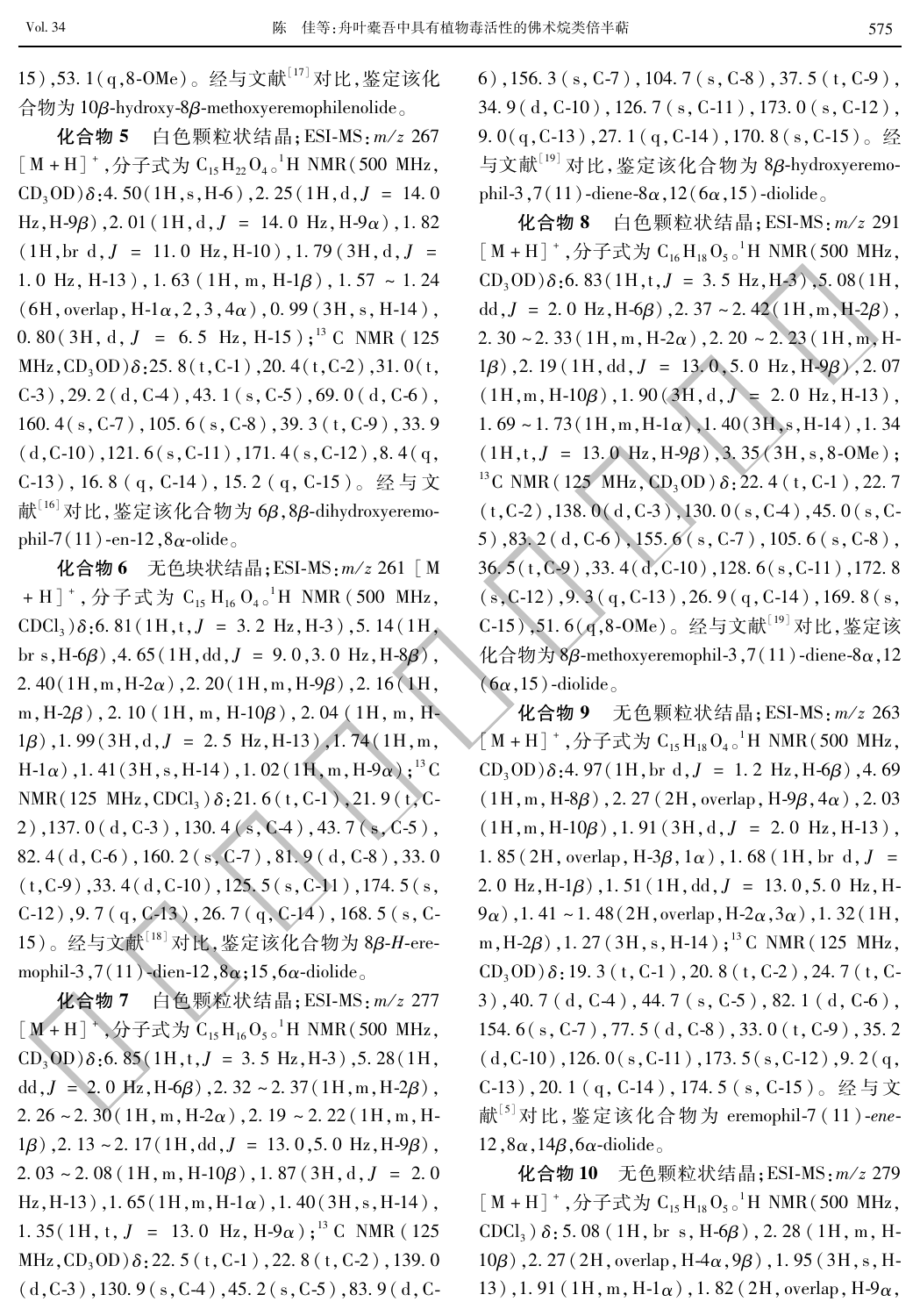Vol. 34

 $3\alpha$ ), 1.73 (1H, br d, J = 11.7 Hz, H-2 $\alpha$ ), 1.47 (2H, overlap,  $H-3\beta$ ,  $1\beta$ ), 1.31( $1H$ , m,  $H-2\beta$ ), 1.32( $3H$ , s, H-14);<sup>13</sup>C NMR(125 MHz, CDCl<sub>3</sub>) $\delta$ :19.2(t, C-1),  $21.0(t, C-2)$ , 24. 2(t, C-3), 40. 7(d, C-4), 44. 6(s,  $(C-5)$ , 82. 4(d,  $C-6$ ), 152. 8(s,  $C-7$ ), 103. 2(s,  $C-8$ ),  $36.5(t, C-9)$ ,  $35.0(d, C-10)$ ,  $127.5(s, C-11)$ ,  $171.1$  $(s, C-12)$ , 9.0(q, C-13), 20.3(q, C-14), 175.1(s, C-15)。经与文献<sup>[20]</sup> 对比, 鉴定该化合物为 8βhydroeremophil-7(11)-en-12 $\beta$ ,  $8\alpha$ (14 $\beta$ ,  $6\alpha$ )-diolide

化合物 11 白色颗粒状结晶; ESI-MS: m/z 353  $\lceil M + Na \rceil^+$ , 分子式为  $C_{10}H_{22}O_{50}^{-1}H NMR(500 MHz,$  $CD_3OD$  $\delta$ :7.16(1H, br s, H-12), 6.07, 5.64(各1H, br s,  $H-3'$ ), 5.48(1H, br s,  $H-3$ ), 5.18(1H, br s,  $H-$ 6 $\beta$ ), 2. 72 (1H, br s, H $-4\alpha$ ), 2. 72 (2H, m, H $-9$ ), 2. 41  $(1H,m,H-10\beta)$ , 2. 13 (1H, m, H-1b), 2. 02 (3H, s,  $H-13$ ), 1.94(3H, s,  $H-4'$ ), 1.89(1H, m,  $H-2b$ ), 1.86  $(1H,m,H-2a)$ , 1.51 $(3H,s,H-14)$ , 1.53 $(1H,m,H-1)$ 1a);<sup>13</sup>C NMR (125 MHz, CD<sub>3</sub>OD)  $\delta$ : 23.1 (t, C-1), 23.  $4(t, C-2)$ , 67.  $8(d, C-3)$ , 44.  $6(d, C-4)$ , 42.  $2(s,$  $(C-5)$ , 84. 3(d,  $C-6$ ), 121.  $0(s, C-7)$ , 152. 8(s,  $C-8$ ),  $25.8(t,C-9)$ , 38. 2(d, C-10), 115. 3(s, C-11), 140. 1  $(d, C-12)$ , 8. 3  $(q, C-13)$ , 23. 7  $(q, C-14)$ , 175. 6  $(s,$  $C-15$ ), 168.  $0(s, C-1')$ , 137.  $8(s, C-2')$ , 126.  $4(t, C-1')$ 3'),18.6(q,C-4')。经与文献<sup>[9]</sup>对比,鉴定该化合 物为 3-(methacryloyloxy) furanoeremophilan-15,  $6\alpha$  $olide<sub>o</sub>$ 

化合物 12 白色颗粒状结晶; ESI-MS: m/z 269  $[M + Na]$ <sup>+</sup>, 分子式为  $C_{15}H_{18}O_{30}$ <sup>1</sup>H NMR(500 MHz,  $CDCl<sub>3</sub>$ ) $\delta$ : 7. 11 (1H, s, H-12), 6. 80 (2H, t, J = 3.6) Hz, H-3), 5.33 (1H, br s, H-6 $\beta$ ), 2.72 (1H, m, H- $4\alpha$ ), 2.52 (1H, dd, J = 15.0, 3.0 Hz, H-9 $\beta$ ), 2.42  $(2H, m, H-2)$ , 2. 30  $(2H, m, H-9\alpha, 10\beta)$ , 2. 16  $(1H,$ m,  $H-1\beta$ ), 2.02 (3H, d,  $J = 1.5$  Hz,  $H-13$ ), 1.76  $(1H,m,H-1\alpha)$ , 1.41 (3H, s, H-14);<sup>13</sup> C NMR (125) MHz, CDCl<sub>3</sub>) $\delta$ :20.7(t, C-1), 19.0(t, C-2), 23.4(t,  $(C-3)$ , 41.6(d,  $C-4$ ), 41.7(s,  $C-5$ ), 82.4(d,  $C-6$ ), 120.  $3(s, C-7)$ , 151.  $4(s, C-8)$ , 25.  $3(t, C-9)$ , 37. 2  $(d, C-10)$ , 114. 7(s, C-11), 138. 5(d, C-12), 8. 7(q, C-13), 19.0(q, C-14), 177.3(s, C-15)。经与文 献[5] 对比, 鉴定该化合物为 furanoeremophilan-14,  $6\alpha$ -olide.

化合物 13 白色颗粒状结晶; ESI-MS: m/z 305  $[M + H]$ <sup>+</sup>, 分子式为  $C_{19}H_{28}O_{30}$ <sup>1</sup>H NMR(500 MHz,

 $CD_3OD$ )  $\delta$ : 6.69 (1H, d, J = 1.8 Hz, H-12), 6.42  $(1H, s, H-6\beta)$ , 2.55  $(1H, dd, J = 17, 0, 6.5 Hz, H 9\beta$ ), 2.43 (1H, m, H-2'), 2.35 (1H, dd,  $J = 17.0$ , 6.5 Hz,  $H-9\alpha$ ), 1.98-1.90 (1H, m,  $H-10\beta$ ), 1.96  $(3H, s, H-13)$ , 1.46 ~ 1.36 (3H, overlap, H-3 $\alpha$ , 4 $\alpha$ )  $1\alpha$ ), 1.36 ~ 1.10 (3H, overlap, H-2, 3 $\beta$ , 1 $\beta$ ), 1.09  $(6H,d,J = 7.5 Hz,H-3',4')$ , 0.95 $(3H,s,H-14)$ ,  $0.78(3H, d, J = 6.8 Hz, H-15);$ <sup>13</sup> C NMR (125 MHz,  $CD_3OD$ ) $\delta$ : 27. 1(t, C-1), 20. 4(t, C-2), 29. 7(t,  $(C-3)$ , 31. 7 (d,  $C-4$ ), 40. 8 (s,  $C-5$ ), 69. 5 (d,  $C-6$ ), 116.  $4(s, C-7)$ , 152.  $4(s, C-8)$ , 26.  $0(t, C-9)$ , 36. 5  $(d, C-10)$ , 119.9(s, C-11), 138.5(s, C-12), 8.3(q,  $C-13$ ), 17.7(q, C-14), 15.4(q, C-15), 176.2(s, C-1'), 34. 6 (s, C-2'), 19. 4 (q, C-3'), 19. 0 (q, C-4'). 经与文献<sup>[21]</sup> 对比, 鉴定该化合物为 10β-hydroxy-6βisobutyrylfuranoeremophilane.

#### 2.2 植物毒活性结果

每隔 24 h 统计种子萌发率,结果表明化合物1 ~13 在低浓度时均能够使种子全部萌发的时间提 前。化合物 2 在处理浓度 ≤50 µg/mL 时, 化合物 9、10、13 在处理浓度≤25 µg/mL 时, 化合物 3、5 在 处理浓度≤12.5 µg/mL 时,种子全部萌发的时间较 空白对照组提前大约1~2天。以12.5 μg/mL 处理 浓度为例,化合物2、3、5、9、10、13 处理后的种子萌发全 部时间比空白对照组均有不同程度的提前(见图3)。



Fig. 3 Promoting effect of compounds  $2,3,5,9,10,13$ on A. thaliana seed germination

空白对照组种子全部萌发后计算萌发抑制率, 结果表明所有化合物对拟南芥种子萌发均无抑制活 性。空白对照组种子完全萌发3天后,考察各化合 物对根生长的抑制活性。化合物1~13均表现出一 定的抑制活性,其中,化合物13的活性最好(EC50 =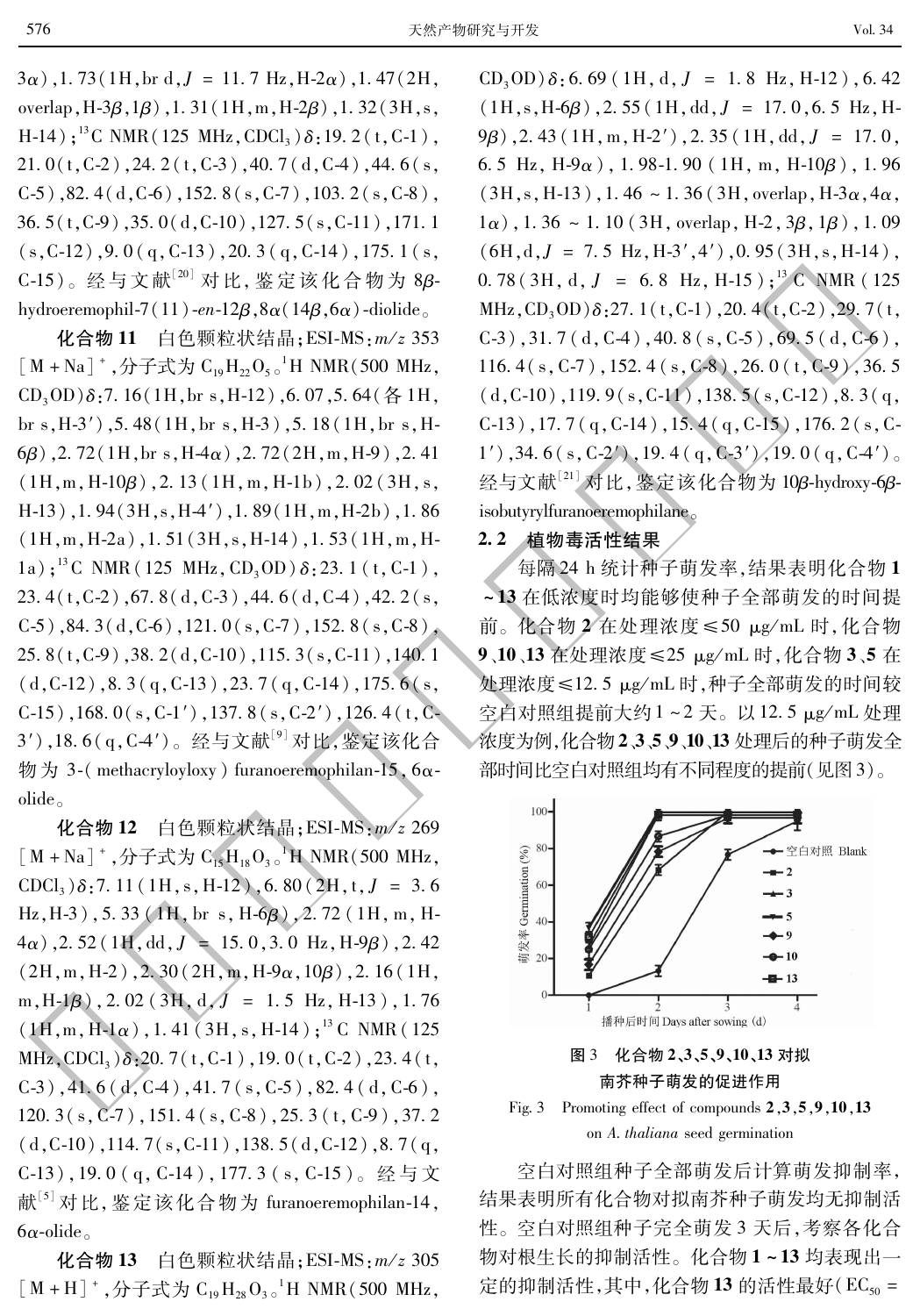44.15 ± 5.21 μg/mL), 化合物 1、2、5、8、10、11 的 EC<sub>50</sub>小于 100 μg/mL, 化合物 3、4、6、7、8、9 的 EC<sub>50</sub> 小于150 μg/mL(见图4)。





#### 讨论与结论 3

本文从舟叶橐吾根 95% 甲醇部位中共分离得 到的13个佛术烷类倍半萜,包括化合物1为新的 eremophilane-12,8-lactam 型佛术烷类倍半萜生物 碱;化合物 2~5 为 eremophilane-12,8-olides 型佛术 烷类倍半萜; 化合物 6~10 为 eremophilane-14, 6(olides 型佛术烷类倍半萜; 化合物 11、12、13 为

furanermophilane 型佛术烷类倍半萜(见图1)。考察 上述化合物的植物毒活性,结果显示化合物1~13 对拟南芥种子萌发无抑制活性,但均表现出一定的 对拟南芥种子根生长的抑制活性,并且部分化合物 在低浓度时能够使种子萌发时间较空白对照组提前 1~2天。此结果与文献所述一致: 倍半萜类化合物 抑制根生长的活性比抑制种子萌发的活性更强,并